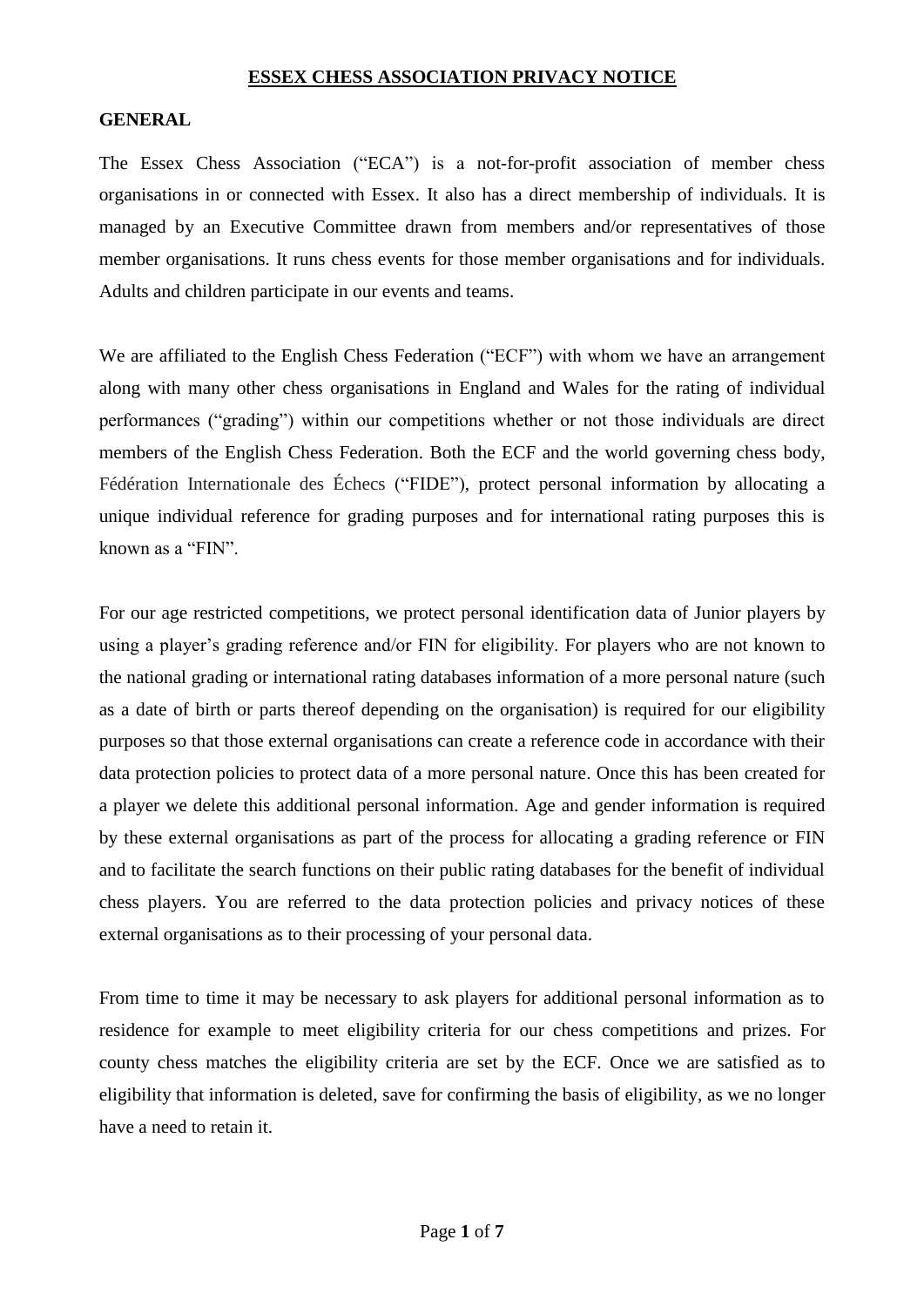The national grading and international rating databases together with our results archive and the archives of organisations in whose competitions our teams participate in are kept in the wider public interest of having national and international systems to measure and record performance (including by reference to age and gender) as well as keeping a statistical historical record of chess played. Those who play in our competitions have a legitimate interest and an expectation that:

- a) their names and, if necessary for eligibility purposes, some birth information, with the names of their opponents will be passed to the ECF for grading along with the results of their chess games either directly or through the organisers of the events our teams enter;
- b) ECF will supply information to us about participants from their grading database, including name, grade, year of birth for junior players under the age of 18 on the 31<sup>st</sup> August, ECF grading reference and membership number;
- c) FIDE will supply information to us about participants from their international ratings database, including name, country of affiliation, rating, year of birth for junior players under the age of 18 on the 31<sup>st</sup> August, and FIDE reference;
- d) some additional personal information is necessary to ensure that eligibility criteria for our competitions is met in the interests of fair play;
- e) the ECA will maintain a statistical and historical archive of their results as will the organisations whose competitions our teams participate in and the ECF in its grading database in a wider public interest.

We are also a Membership Organisation for the ECF. We act as its agent in collating the necessary information required of chess players to become a member of the ECF when requested to do so by an individual whether directly or indirectly through their member chess club. Those that use this facility have a legitimate interest and expectation that their name, contact details, date of birth and for renewal purposes ECF membership and grading references that they provide will be passed on to enable them to become members of the ECF. Gender and birth information provided is in the wider public interest noted above.

As an organisation we are committed to protecting and respecting the privacy of our members, all who participate in the running of the ECA and those involved in our competitions whether they be players, parents and guardians, carers or organisers.

For junior chess players we have a legal obligation to process their date of birth as from the age of 13 they can exercise their own privacy rights and so that we can ensure appropriate safeguarding for our teams and at our events. Junior chess players, their parents and guardians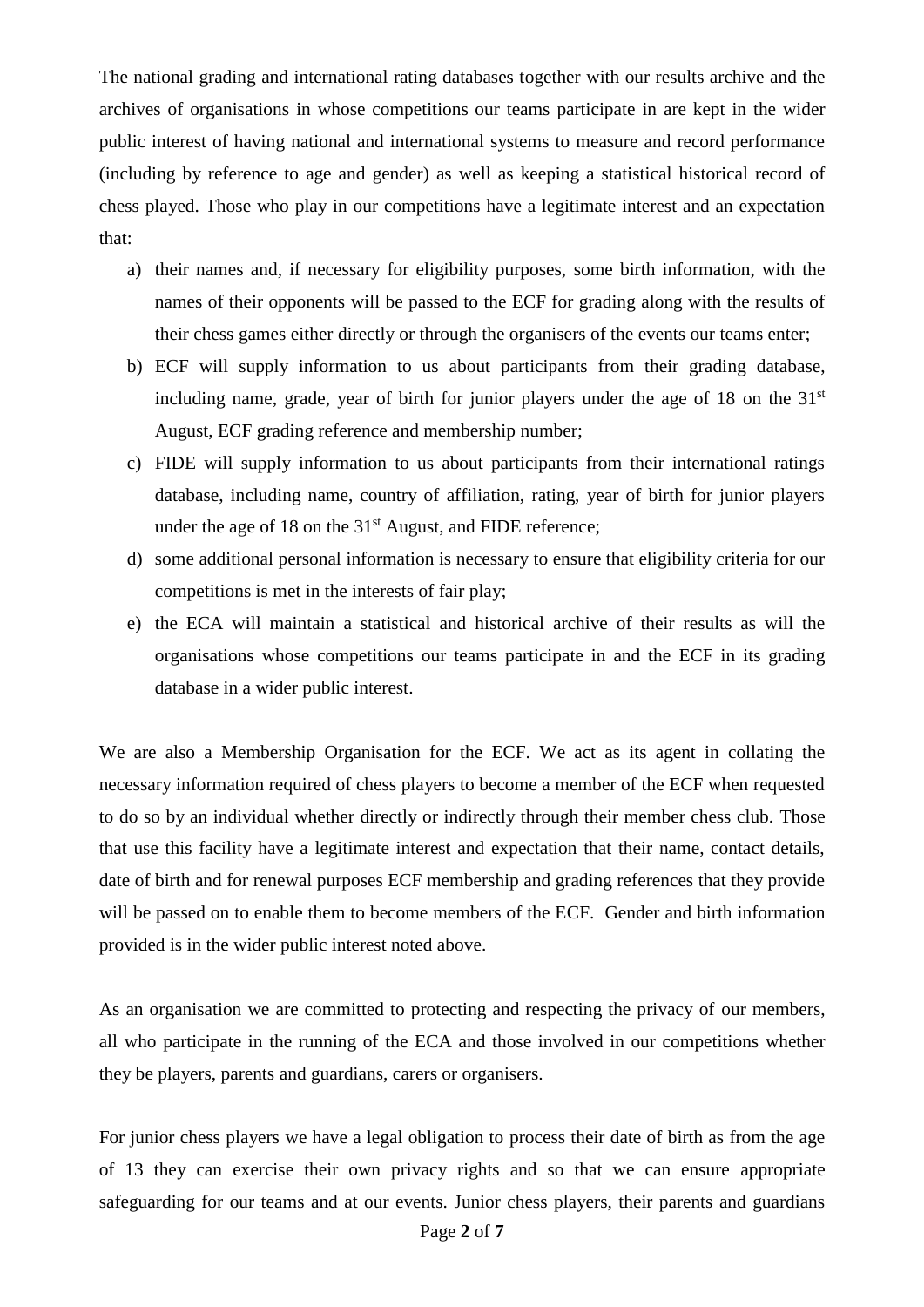have an expectation and a legitimate interest in the fairness of age restricted competitions or prizes.

Our member organisations supply personal information about:

- a) their representatives including team captains, managers and organisers, which includes name, address, email and phone number; and
- b) their players including name and where necessary for eligibility or ECF membership purposes county of origin, birth, gender and residence information.

We organise team and individual chess events for chess players in Essex. We run representative county teams in regional and national events. It is necessary to collect information to identify the players, maintain a record of results and pass that information to the organisers of those events and to the ECF for grading and to ensure eligibility to play criteria are met. It is also necessary to be able to contact participants through the contact information they supply to us.

Individuals can also become members of our organisation. Sometimes this will be through their chess club who enter teams in our League or other competitions which have an ECA membership requirement. Our individual members have a legitimate interest in participating in and being informed of our activities as well as about matters relating to their membership. We will seek prior consent of individuals if we send promotional material electronically to them.

**The ECA is what is known as the "Controller" of the personal information that is provided to us by our member organisations or individuals. It can be contacted through the General Secretary whose details appear on our website.**

# **WHY WE NEED YOUR DATA**

To be able to function as a representative body for our member organisations we need to be able to communicate with them and other similar bodies in or associated with Essex who might want to become members in the future. These organisations and the ECA have a legitimate interest in such communications including information about our activities. Personal contact details are required for this purpose.

To be able to function as a membership organisation for individuals we need to be able to communicate with them. These individuals and the ECA have a legitimate interest in such communications including information about membership and our activities. Personal contact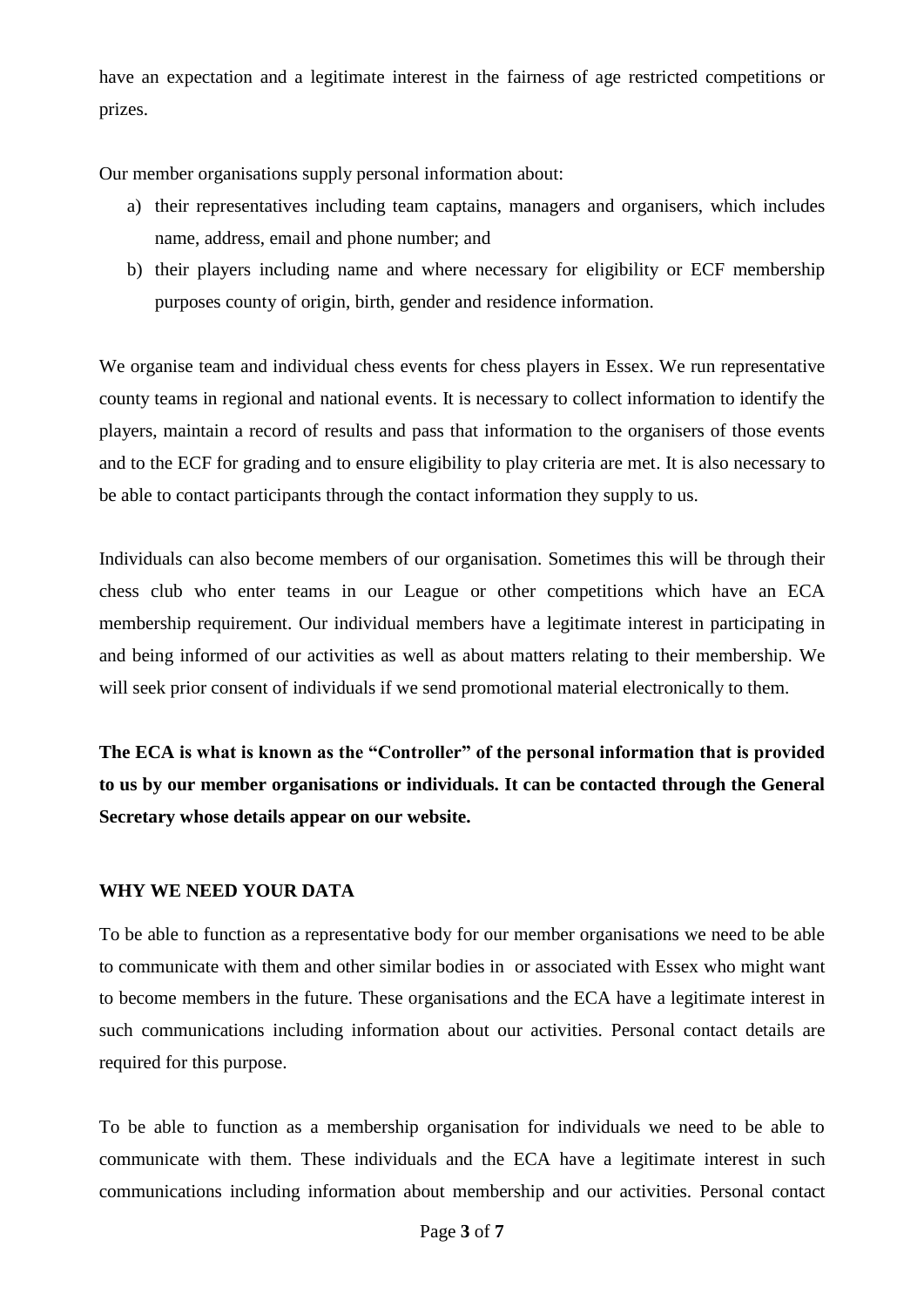details are required for this purpose. Promotional material about the activities of the ECA and chess in Essex is provided on our website and by e-mail. We do not use other forms of social media. To receive promotional material by e-mail you must provide consent.

To be able to take out ECF memberships for individuals on request we need to be able to pass on to the ECF the membership personal information they require of you. They and the ECF have a legitimate interest and expectation of this. Sensitive gender information is provided in the wider public interest to improve the demographic representation of women in chess.

To be able to operate the ECA under the terms of our Constitution our two governing representative bodies (the Executive and the members in General Meeting) need to communicate with each other). The ECA and those members have a legitimate interest in such communications. Personal contact details are required for this purpose.

To be able to organise and play in chess competitions our organisers and officials need to communicate with each other and with organisations who might wish to enter teams (or inform their members of any competitions for individual chess players) and those whose competitions our teams participate in or contact members and players about competitions for individuals or playing for a county team. The ECA and these individuals have a legitimate interest in such communications. Personal contact details are required for this purpose.

Consequently with this, the contact details provided to us by members and players may be used to contact them by mail, telephone or e-mail for the above purposes of the ECA.

All the results of our competitions are submitted for grading by the ECF. This is usually done by our Grading Officer or event organiser. In submitting grading results to the ECF our competition graders are also what are known as "**Data Processors**" for the ECF. To be able to run our competitions fairly, some of which have restrictions on entering according to age and/or grade, we need to be able to identify participants, use their grade and results and forward information to the ECF for grading purposes. There are eligibility criteria for all our competitions, some of which are set by the ECF. In the interests of fair play, it may be necessary to seek additional personal information to satisfy ourselves that players are eligible to play. It is also necessary for both the ECA and the ECF to keep a historical statistical record of the chess played in its events and for the more recent results to be publicly assessable from their respective websites. The ECA and participating teams and players have a legitimate interest in these functions. Personal names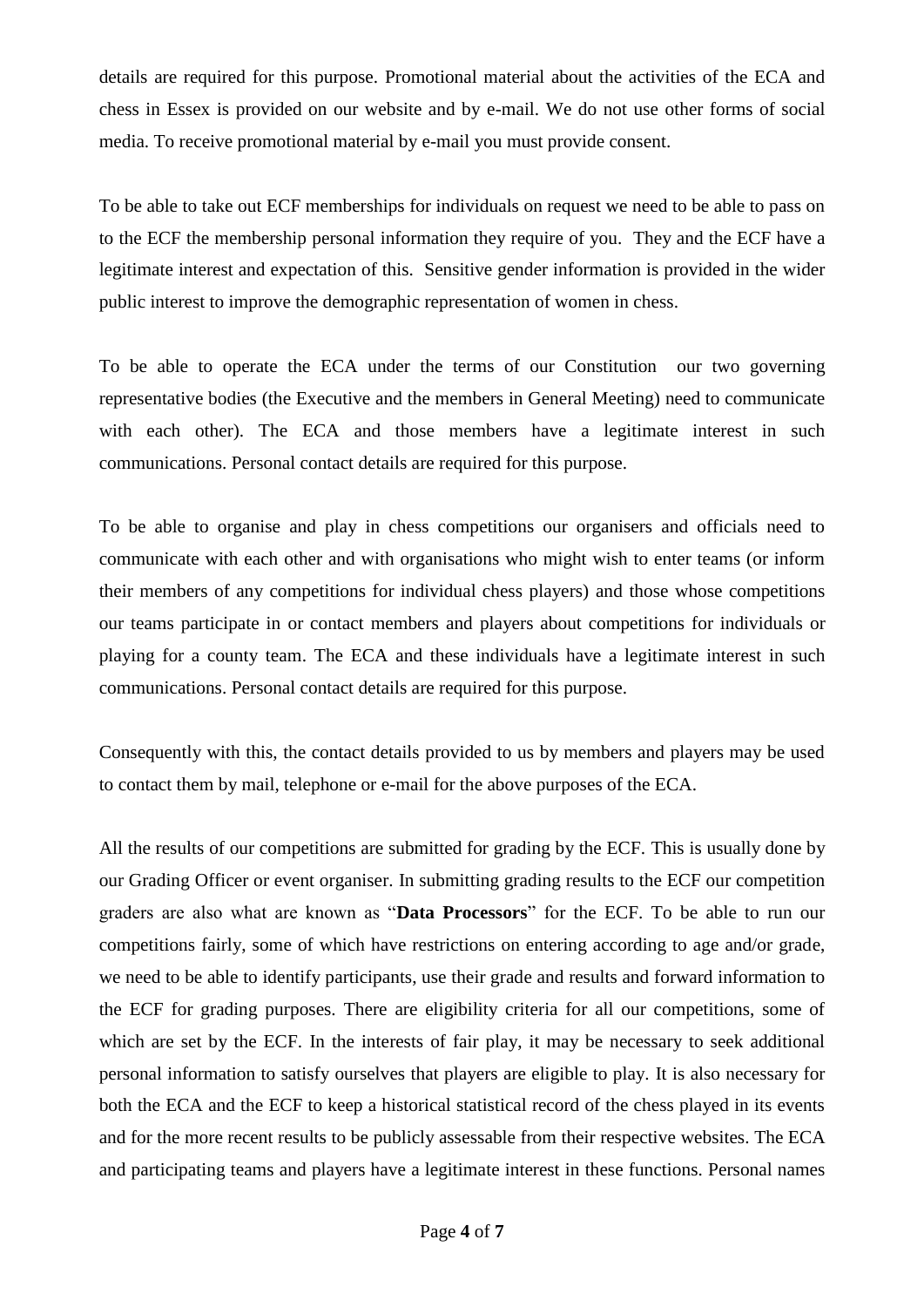and results and in some circumstances some birth or residence information and county of affiliation are required for these purposes.

### **WHAT WE DO WITH YOUR DATA**

All the personal information we process is processed by our officials according to their specific roles within the ECA. Other than the ECF for membership and/or grading purposes no third parties have access to your personal information unless it is required by law or necessary for the role you have accepted or you have consented to its public accessibility via our website or promotional literature.

Personal data relating to your chess results is publicly available on our website, the websites of the organisations in which our teams play and from the ECF grading website (where results can be sorted according to age and gender). It is also archived for statistical and historical purposes as a permanent record. It is not possible to participate in our chess competitions if you object to this or to the passing of grading information to the ECF.

Our officials keep your personal information secure either on password protected systems or password protected files. The General and Assistant General Secretaries and Webmaster maintain central lists of contact details so that the ECA can function as an organisation and officials can be contacted as appropriate. Other officials such as team captains keep contact details of those interested in playing for their teams.

# **HOW LONG DO WE KEEP YOUR DATA?**

Other than information relating your chess results we only keep personal information for as long as is necessary to establish eligibility for our competitions or whilst we await an ECF grading reference or for the duration of your involvement with the ECA and for a reasonable time afterwards or until notified of change by you or other organisations who are responsible for keeping their own contact information up-to-date. After that it is deleted.

#### **OUR WEBSITE**

Our website does not use cookies. Some websites will invite you to use cookies which take and store information from your computer to make it easier to use their sites. Websites should notify you when they do. We do not collect personal data simply as a result of visiting our website.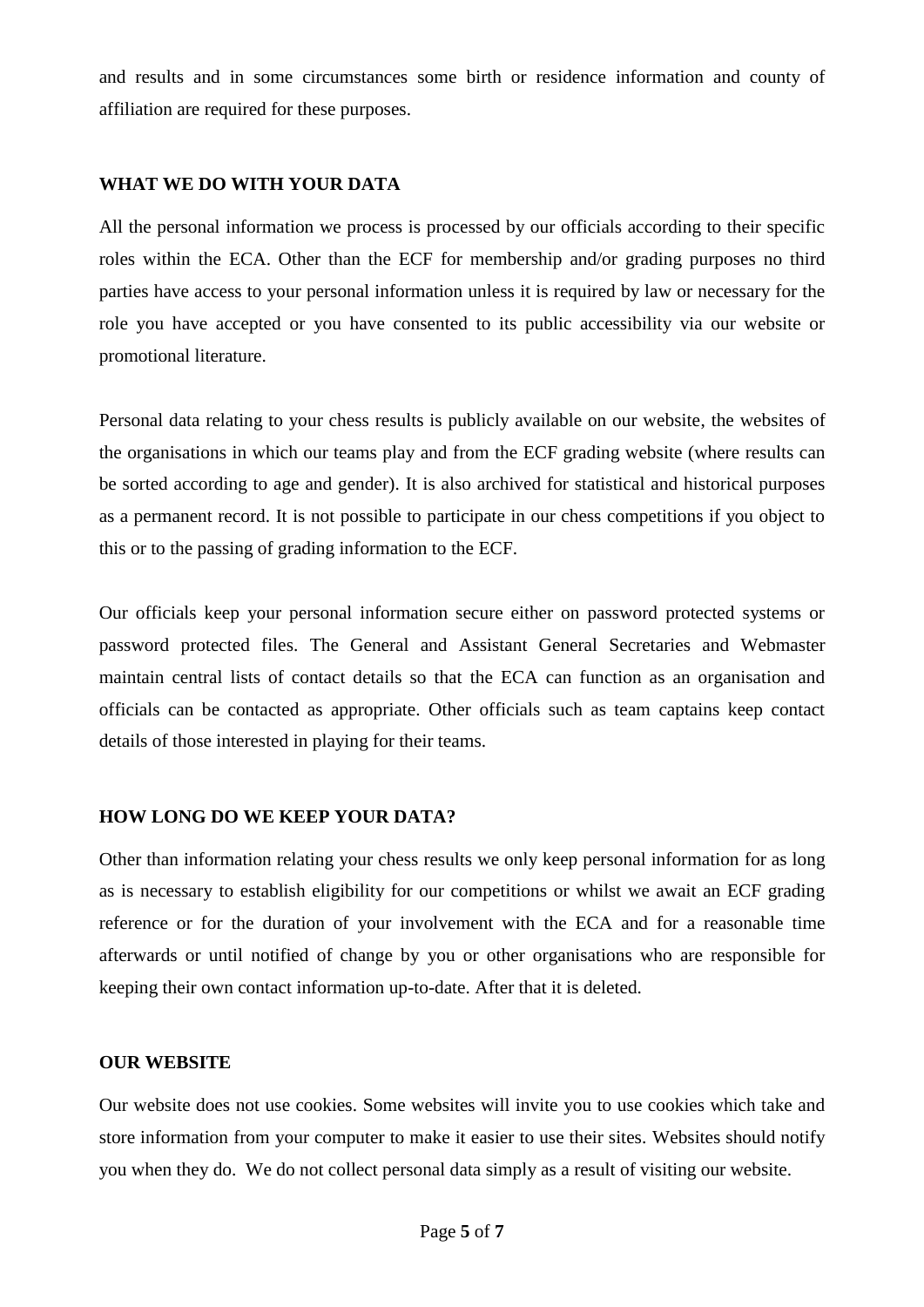Our website may display photographs of individuals taken during our activities. The taking of photographs at our events will be announced and is regulated in accordance with our safeguarding policy. Subjects may request that they are not portrayed or identified in any published material.

Our website may contain links to other websites. This privacy policy only applies to the use of our website. We cannot be responsible for other websites even if accessed via links to our website.

#### **WHAT ARE YOUR RIGHTS**

ECA members and players can ask for a copy of the data the ECA holds about them. If at any point you believe the information we process on you is incorrect you can request to see this information, and have it corrected or deleted in some circumstances or withdraw consent for promotional material. Players have the right to ask the ECA not to process their personal data. However, in those circumstances it would not be possible to play in any ECA events.

If an ECA member or official provides information about another person, it is their responsibility to ensure that the other person has given their explicit consent to the processing of their personal data.

If you wish to raise a complaint on how we have handled your personal data, you can contact us through the General Secretary to have the matter investigated. If you are not satisfied with our response or believe we are processing your personal data not in accordance with the law, you can complain to the Information Commissioner's Office<https://ico.org.uk/>

# **SENSITIVE INFORMATION - SAFEGUARDING**

To comply with laws on safeguarding children and adults in need having regard to our safeguarding policy, for social protection and for the purposes of our public liability insurance we may need from time to time to process personal information relating to:

- persons we may wish to appoint whose role includes supervision of children and/or adults in need in the absence of a carer, parent or guardian
- individuals participating in our events
- persons raising safeguarding concerns at our events
- persons having a safeguarding need.